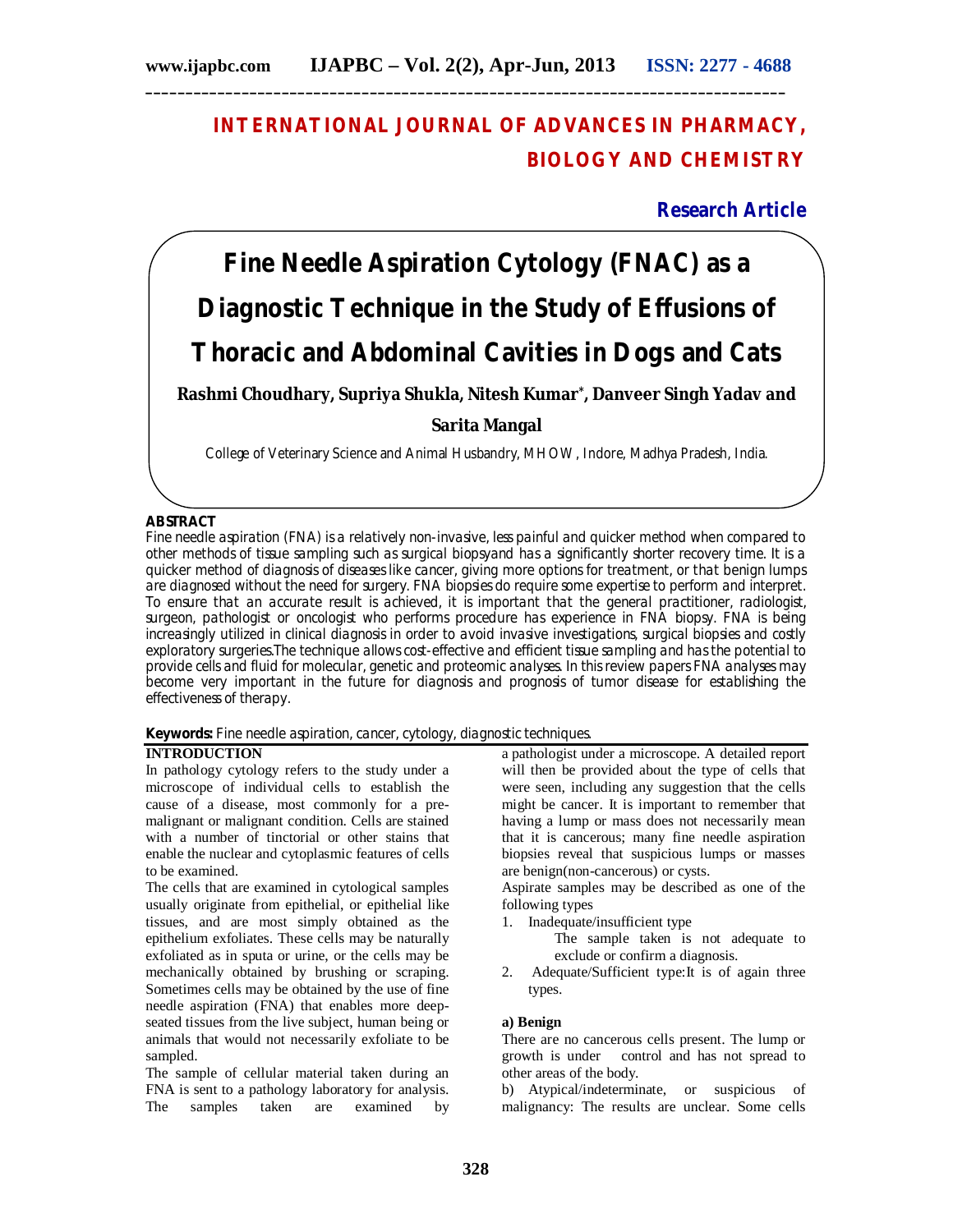appear abnormal but are not definitely cancerous. A surgical biopsy may be required to adequately sample the cells.

#### **c) Malignant**

The cells are cancerous, uncontrolled and have the potential or have spread to other areas of the body. Fine-needle aspiration (FNA) is a biopsy technique that uses aspiration to obtain cells or fluid from palpable or ultra sound-detected masses i.e. the technique is applied for diagnosis of palpable as well as non-palpable lesions.

Palpable Mass Lesions includes lymph nodes, mammary gland, thyroid, salivary glands, soft tissue masses, bones Non-palpable Mass Lesions includes Abdominal cavity, thoracic cavity and retroperitoneum Non-palpable lesions require some form of localization by radiological aids for FNA to be carried out. Plain x-ray is usually adequate for lesions in bones and chest. Ultrasonography (USG) allows direct visualization of needle in intraabdominal and soft tissue masses. CT scan can be used for lesions in chest and abdomen.

Effusions are small amount of fluid present in the body cavities in different disease conditions. In this topic we mainly focus on FNAC in the study of effusions of thoracic and abdominal cavities in dogs and cats.

#### **History**

The first report on the use of needles for therapeutic purposes can be found in Arab medicine, in the writings of Albucasis or Abu al-Qasim, court physician (936-1013A.D) in medieval period. He first time described the therapeutic punctures of the thyroid gland, using instruments resembling modern aspiration needles.

Albucasis' description resembles a modern FNA of the thyroid gland (Kaadan, 2004).The earliest report of a needle technique to obtain material for microscopy was employed by Kun in 1847 who described a "new instrument for the diagnosis of tumors". There followed sporadic reports of this technique, by clinicians including Leydon who in 1883 used needle aspiration to obtain cells to isolate pneumonic microorganisms and Greig and Gray in 1904 diagnosed trypanosomiasis in cervical lymph node aspirates from patients with sleeping sickness in Uganda (webb, 2003).

Hayes Martin, Edward Ellis and Fred Stewart gave brief rebirth to this technique in 1930's. In the early 20th century, Martin and Ellis are considered to be the founder of modern needle aspiration techniques. After  $20<sup>th</sup>$  century FNAC has emerged as a sophisticated diagnostic technique both in the field of medical and veterinary science. Procedure for Fine Needle Aspiration Cytology Materials required : Needle (22-25 guage), disposable syringe (3 - 20 ml), new glass slides, spirit swab, and suitable fixative is required.

# **Preparation of the site for aspiration**

If microbiological tests are to be performed on a portion of sample collected, or a body cavity is to be penetrated, the area of aspiration is surgically prepared. An alcohol swab can be used to clean the area. If the samples are being collected using ultrasound guidance, it is important to avoid the use of ultrasound gel, substituting alcohol as a contact agent instead. Ultrasound gel stains pink with commonly used cytology stains. Even a small amount of ultrasound gel picked up as a contaminant when the needle passes through the skin and render a slide nondiagnostic. Procedure

- To restrain and to avoid unwanted movements during procedure the tranquliser (siquil  $\overline{Q}$  2 to 4 mg/ kg, IM route) will be given 10 min. prior to the procedure.
- Palpate the target area, if it is palpable mass.
- Insert 22-25 guage needle into syringe depending upon suspected upon
- the suspected viscousness of sample material.
- Fix the mass by palpating hand and insert needle into target area. Apply suction while moving needle back and forth within the lesions and change the direction of the needle.



- Terminate the aspiration when aspirated material or blood is visible at the hub or base of the needle.

-

The negative pressure created within the syringe by aspiration holds the tissue against the sharp cutting edge of the needle so that tissue will be cut by the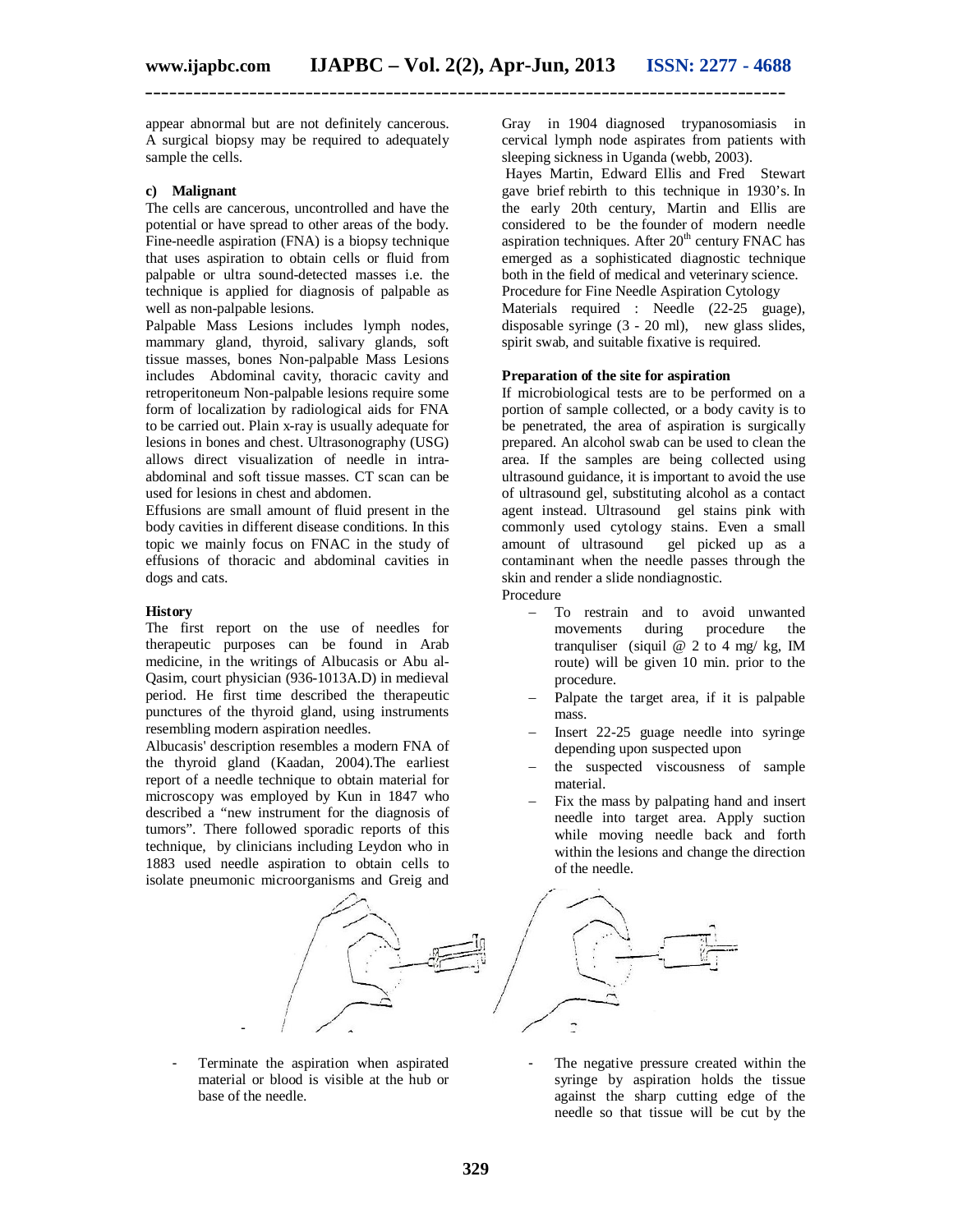cutting end of needle and accumulates within the lumen of the needle/ syringe

- Release the suction before withdrawing the needle to equalize pressure within the syringe.



- After withdrawal of needle apply pressure for 2-3 min. at the site of puncture to arrest bleeding and prevent hematoma formation.
- Aspirated material from the needle is expelled on to clean glass slide by detaching the needle and filling the syringe with air and expelling it with pressure.



Smears are prepared as for blood smears. If the material is semi-solid, it is  $1<sup>st</sup>$ crushed by gentle pressure with a glass slide and smears prepared.

#### **Fixatives & stains**

- 1. Dried smear are stained by Romanowsky staining method, especially May Grunwald- Giemsa or its variations.
- 2. Other stains can be applied according to the need of diagnosis e.g. Gram's stain, Zeihl Nelson stain, Periodic Acid Schiff

(PAS) stain, Alcian blue stain and Papanicolaou stain.

- 3. 1.5% glutaraldehyde fixative solution is used for electronmicroscopic (EM) study.
- 4. Specialized techniques are applied on immunohistochemistry for cancer markers.

# **Collection tips**

#### 1. Make and submit multiple slides

This is one of the most important thing that can be done to increase the diagnostic yield. Small gauge needle are used for collecting cytological specimens and prepare multiple slides. If possible, a minimum of four to five slides, from several sites within the lesion should be submitted from any lesion. If multiple masses are sampled, always use a new needle and syringe with each mass to avoid contamination from previous collection attempts.

There are many reasons why anyone slide may be nondiagnostic.

- a) The needle missed the lesion during collection (geographic miss).
- b) The needle is not in the area containing representative tissue of the lesion during sample collection. This is common in obese animals where the lesion may be surrounded by abundant subcut fat.
- c) If cells are ruptured during smear preparation.
- d) If slide prepared is too thick to evaluate.

#### **1. Avoid blood dilution**

Hemodilution is another common cause of nondiagnostic slides. The two major causes of blood contamination are the use of too large needle (<22-ga) and prolonged aspiration. Larger bore needles do not usually collect more cells but are more likely to rupture small blood vessels.

#### **2. Don't be timid**

Other reasons for poor cellularity of a sample are inadequate negative pressure and slow or shallow needle passages. (needle passages should be quick and of sufficient length)

Effusions are commonly encountered in veterinary practice. Effusions are the abnormal or increased accumulation of this fluid in any of the body cavities that are lined by mesothelial cells. These include the thoracic, pericardial, and abdominal cavities. These body fluids accumulate as a result of one or more of a number of disease conditions, including but not limited to trauma, neoplasia, cardiovascular compromise, metabolic disorders (hypoalbuminemia), and infectious/inflammatory diseases.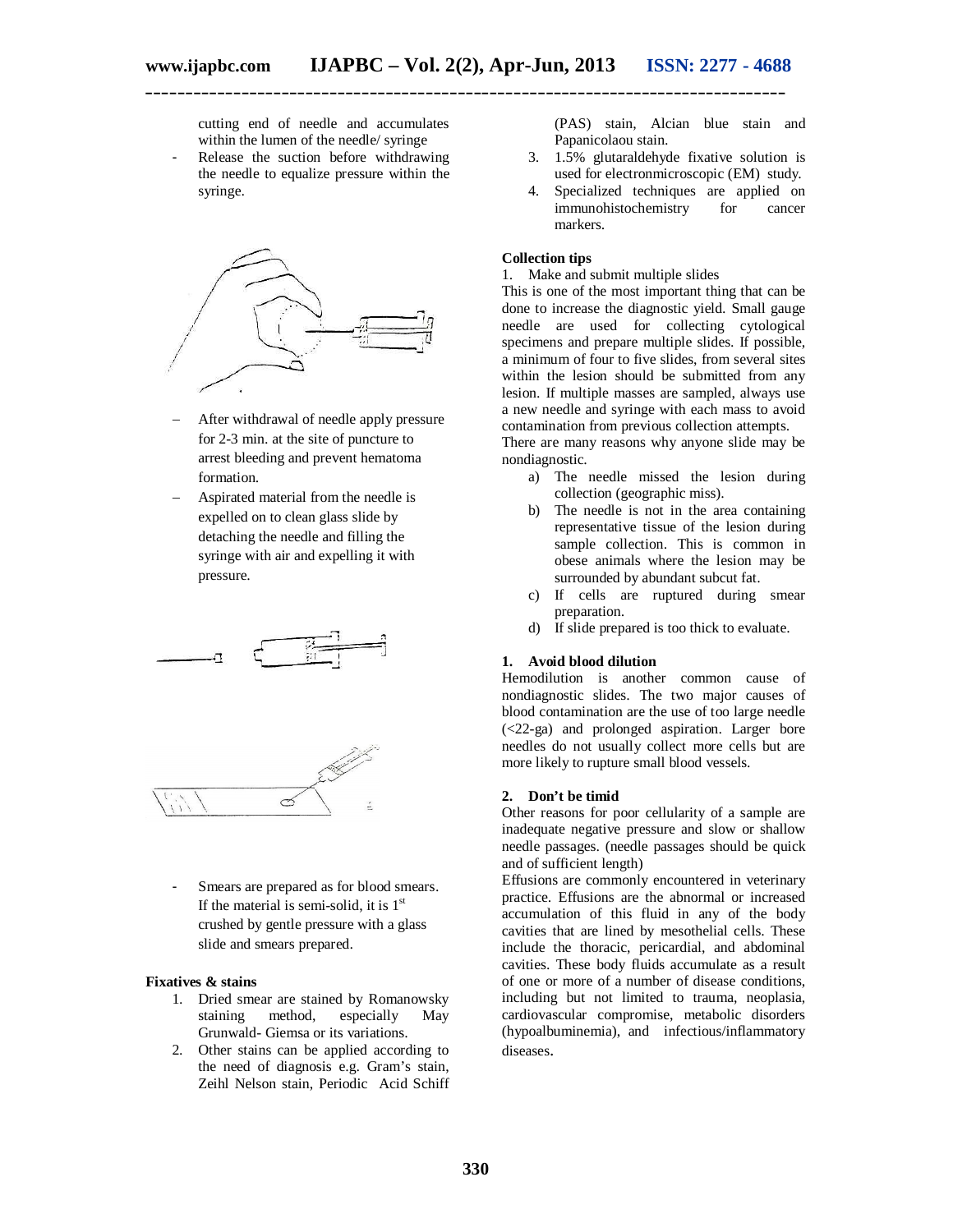**\_\_\_\_\_\_\_\_\_\_\_\_\_\_\_\_\_\_\_\_\_\_\_\_\_\_\_\_\_\_\_\_\_\_\_\_\_\_\_\_\_\_\_\_\_\_\_\_\_\_\_\_\_\_\_\_\_\_\_\_\_\_\_\_\_\_\_\_\_\_\_\_\_\_\_\_\_\_\_\_**



#### Aspiration biopsy needles

# **Cells and structures seen in effusions Neutrophils**

Neutrophils are present to some degree in most effusions and tend to predominate in effusions associated with inflammation. Cytologically ,there are two types of neutrophils: degenerate and nondegenerate. (a) Degenerate neutrophils are neutrophils that have undergone hydropic degeneration. This is a morphological change that occurs in tissue or effusions because bacterial toxins alter cell membrane permeability. This allows water to diffuse into the cell and through the nuclear pores, causing the nucleus to swell, fill more of the cytoplasm, and stain homogeneously eosinophilic. This swollen, loose, homogenous eosinophilic nuclear chromatin pattern characterizes the degenerate neutrophils. (b) Nondegenerate neutrophils are neutrophils that have tightly clumped, hypersegmented, basophilic nuclear chromatin. These aged neutrophils are often seen phagocytized by macrophages (cytophagia). The presence of nondegenerate neutrophils suggests that the fluid is not septic, however bacteria that are not strong toxin producers, such as *Actinomyces* spp., may be associated with nondegenerate neutrophils.



#### **Mesothelial / Macrophage – Type Cells**

Mesothelial cells line the pleural, peritoneal, and pericardial cavities as well as visceral surfaces and are present in variable numbers in most effusions. They are large cells that may be present singly or in clusters. They generally contain a single round to oval nucleus but may be multinucleated. Their cytoplasm is slightly basophilic and may contain phagocytic debris, because activated mesothelial cells may become phagocytic.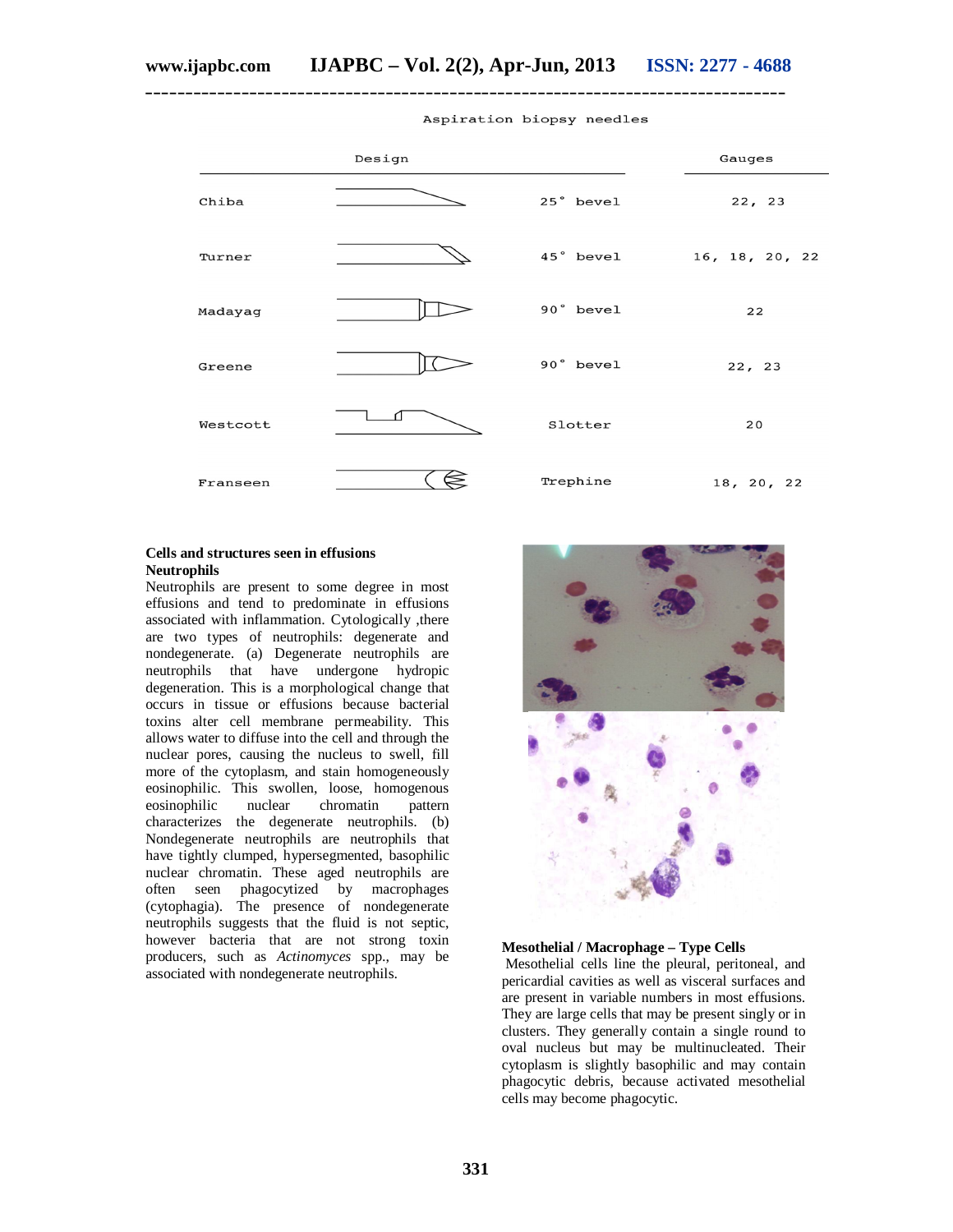

#### **Lymphocytes**

Lymphocytes are present in many effusions and may be the predominant cell type in chylous and lymphomatous effusions and sometimes in inflammatory effusions.

- 1. Chylous effusions primarily consist of small lymphocytes containing small amount of clear to blue cytoplasm, an oval to bean shaped nucleus, clumpy nuclear chromatin and no visible nucleoli. These cells are typically smaller than neutrophils.
- 2. Lymphomatous effusions primarily consist of lymphoblasts.Lymphoblasts are immature lymphocytes. They contain a light blue nucleolus which may be surrounded by a ring of chromatin. There are small vacuoles in the cytoplasm. These cells are not found in normal circulating blood and should be recorded if found in a differential smear.



3. Reactive lymphocytes may be seen in inflammatory effusions. Reactive inflammatory lymphocytes are also called plasma cells, are large lymphocytes with an egg shaped nucleus tending to locate at one end of the cells. They are about the same size as monocytes. The cytoplasm of a reactive lymphocyte stains a deeper blue and the chromatin is clumpedand may appear as spokes of a wheel. These cells are produced in response to an antigenic stimulus.



# **Eosinophils**

Eosinophils may be present in effusions and are readily recognized by their rod- shaped, (in cats) or variably sized round (in dogs), orange granules.



# **Mast cells**

Mast cells are readily identified by their purple granules. Mast cell tumors within body cavities may be associated with effusions and frequently exfoliate large numbers of mast cells into the effusion.



#### **Neoplastic cells**

Neoplastic cells may be observed in effusions with many different types of neoplasia. Identification of the neoplastic cells depends upon the viewers ability to recognize the cell type and signs of malignancy. Fine needle aspirate of lymph node from dog with multicentric lymphoma. Cytology reveals a population of large, neoplastic lymphoblasts.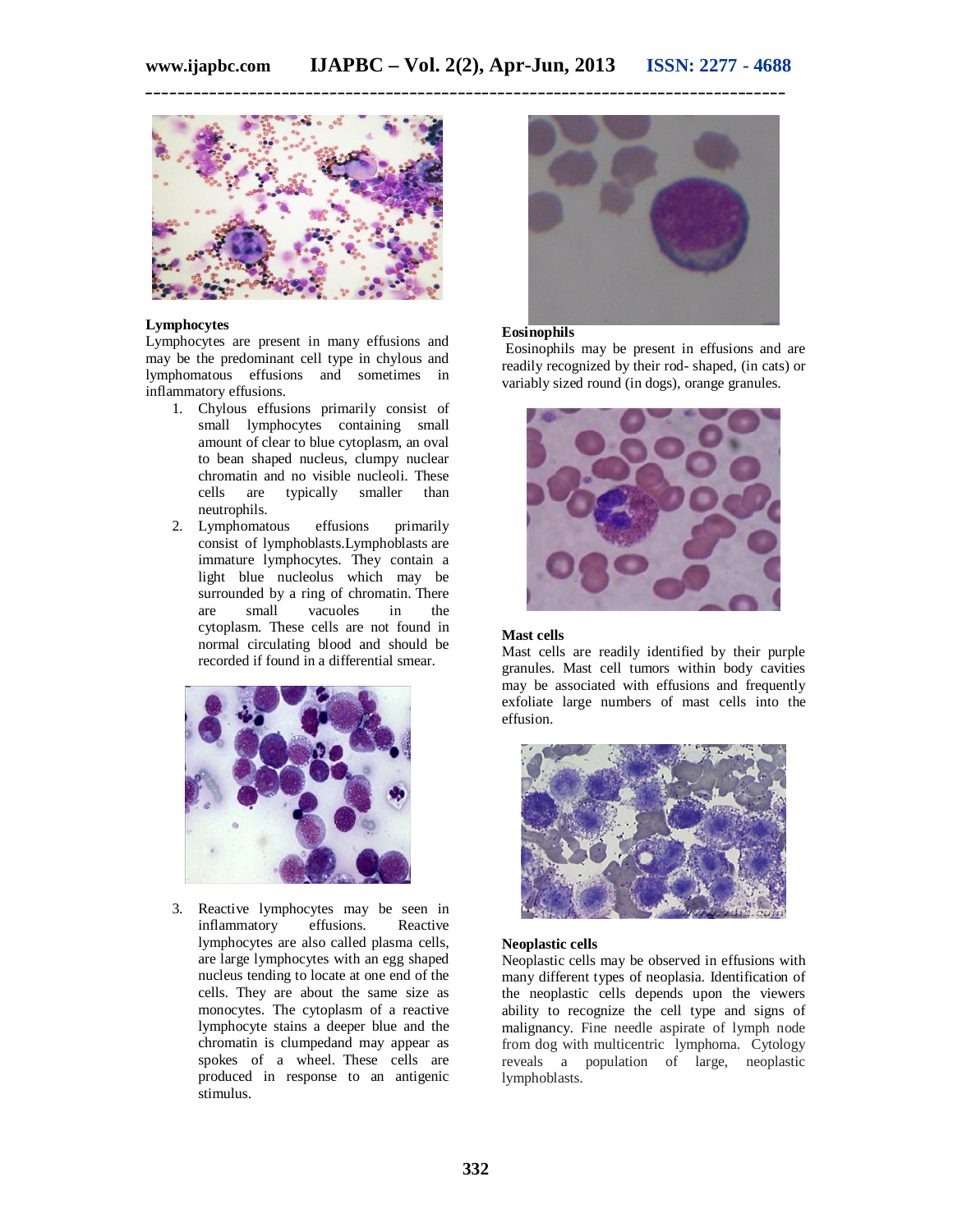

|                           | <b>Total protein</b>        | Cells per<br>milliliter | <b>Cell types</b>   | <b>Special features</b>                           |
|---------------------------|-----------------------------|-------------------------|---------------------|---------------------------------------------------|
| 1. Transudate             | $\langle 2.5 \text{ g/d} 1$ | < 1000                  | Mononuclear         | Low cellularity                                   |
| 2. Modified<br>transudate | $2.5 - 5.0$ g/dl            | 1000-8000               | Mononuclear         | Cell type varies<br>with etiology                 |
| 3. Nonseptic exudate      | $>3.0$ g/dl                 | >3000                   | Neutrophils         | Neutrophils Nondegenerate                         |
| 4. Septic exudate         | $>3.0$ g/dl                 | >3000                   | Neutrophils         | Degenerate neutrophils                            |
| 5. Hemorrhagic            | $>3.0$ g/dl                 | Variable                | Similar to<br>blood | Erythrophagia or<br>hemosiderin in<br>macrophages |
| 6. Neoplastic             | $>2.5$ g/dl                 | Variable                | Tumor cells         | Neoplastic cell<br>population identified          |

#### **Classification of effusions in dogs and cats**

#### **Transudates**

Pure transudates most frequently form as a result of hypoproteinemia from either increased loss or decreased production of albumin (Forrester *et al*., 1988). Albumin maintains the plasma colloidal osmotic pressure within the vascular system, preventing leakage of fluid into and promoting reabsorption of fluid from the extravascular compartments, such as the body cavities.

Transudates resulting from hypoalbuminemia alone usually require plasma albumin concentrations to be less than or equal to 1.0 g/dl . If hypertension is also present, however, as is sometimes seen associated with liver diseases transudates may accumulate when albumin concentrations are greater than 1.0 g/dl (Cowell *et al*.,1989).

Clinical conditions that result in pure transudate formation



# **Dog with Ascites (fluid accumulation in abdomen)**

# **Modified transudates**

Occur as a result of fluid leakage from lymphatics carrying high protein lymph or blood vessels. Such leakage is caused by increases in hydrostatic

pressure or permeability. Both of these conditions allow high protein ultrafiltrate fluid to pass in to the cavity. Neither of these conditions results in chemotactants in the cavity ; therefore large numbers of inflammatory cells do not migrate into the fluid. Hence, high-protien  $(2.5-5.0 \text{ g/dl})$ , low to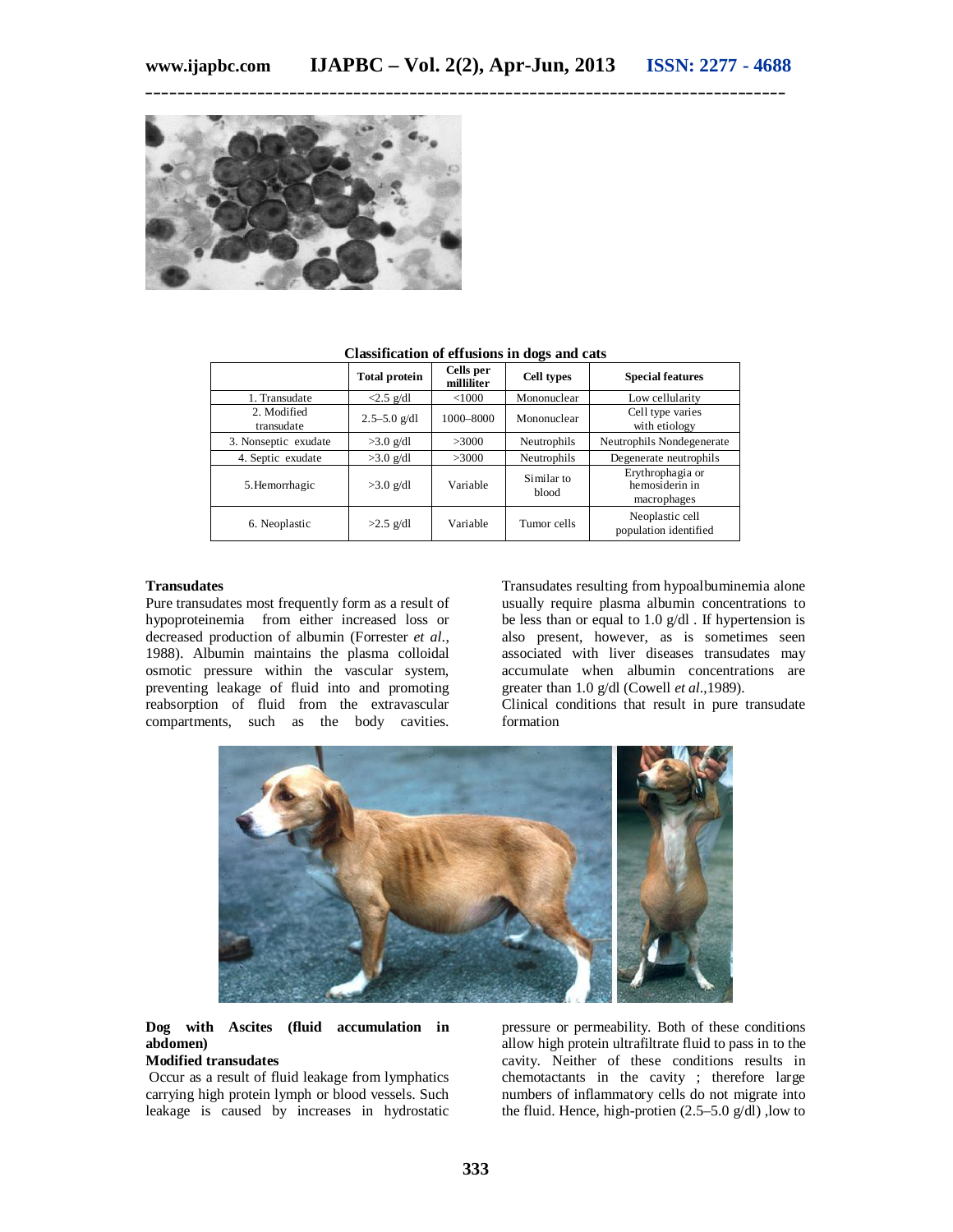moderate cellularity (1000–8000 cells/ml) fluid develops. The TNCC of the modified transudate overlaps that of the transudate. Modified transudates vary in color from amber to white to red and are frequently slightly turbid to turbid.<br>Nondegenerate neutrophils, Nondegenerate neutrophils,<br>mesothelial/macrophage cell types, small mesothelial/macrophage lymphocytes, or neoplastic cells may predominate, depending on the cause of the effusion. In general, they are caused by conditions that produce an increase in vascular hydrostatic pressure or permeability within capillaries or lymphatics.

Conditions resulting in modified transudates include congestive heart failure, lung atelectasis, diaphragmatic hernia, acute organ torsion, partial or complete obstruction to the cranial vena cava (thoracic effusion), caudal vena cava (abdominal effusion), or any disease resulting in intrahepatic portal hypertension.

### **Exudates**

Exudates are the result of leakage of fluid from abnormal or altered vasculature. This generally occurs because of an inflammatory process or chemotactic stimuli within the body cavity . The inflammatory process increases serosal and vascular permeability, resulting in a fluid with elevated protein and often a high TNCC. Exudates are further classified as septic or nonseptic depending on whether or not infectious agents are identified in the fluid. Classification as a septic exudate would indicate that microorganisms have been identified microscopically or by culture techniques. Nonseptic exudates result from noninfectious causes of inflammation in the body cavity, including conditions that cause longstanding modified transudates. Exudates may vary in color from white to amber to pink, but they are usually turbid. The protein content is usually high  $(>3 \text{ g/dL})$ , and the cell counts are typically higher than 3000 cells per milliliter. The exception to this is uroperitoneum, which has a low cell count and protein because of the accumulation of urine in the body cavity. The numeric parameters of exudates overlap with those of modified transudates; however, in exudates, the neutrophil is generally the predominant cell population, indicating the presence of inflammation. The neutrophils are often accompanied by variable numbers of other inflammatory cells, including macrophages, lymphocytes, eosinophils, and mesothelial cells. The morphologic appearance of the neutrophils may give an indication as to whether the exudate is septic or not. Specific degenerative changes in neutrophils suggest the presence of sepsis. Degenerative changes are nuclear changes that indicate cell death. Some degenerative changes, such as pyknosis, are the result of slow cell death in a relatively nontoxic environment . Pyknotic cells are more typically observed in nonseptic exudates,

and pyknosis alone should not alert the clinician to the presence of sepsis. Karyolysis and karyorrhexis are degenerative changes that indicate a more rapid cell death in a more toxic environment . Karyolytic cells have a pale swollen nucleus similar to the appearance of cells lysed during sample preparation. Cells lysed during sample preparation have a lysed cytoplasmic membrane, however, unlike karyolytic cells, where the cytoplasmic membrane is still intact. The presence of karyolysis and karyorrhexis warrants strong consideration of sepsis, a thorough examination of the fluid for the presence of intracellular or extracellular microorganisms, and microbial culture .Although most exudates contain a predominant population of neutrophils, some inflammatory fluids may, in addition to neutrophils, contain a significant (10%) eosinophil component. These exudates may be specifically termed eosinophilic effusions Eosinophilic effusions are infrequently seen in veterinary medicine. In one study, approximately half of these effusions were associated with neoplasms, including lymphoma, systemic mastocytosis,and hemangiosarcoma (HSA). Other causes of eosinophilic effusions include allergic hypersensitivity conditions, parasitic diseases (eg, heartworm disease, intestinal parasites). heartworm disease, intestinal parasites), pneumothorax, lung lobe torsion, intestinal lymphangiectasia, and lymphomatoid granulomatosis.

### **Nonseptic exudates**

A number of clinical conditions, such as feline infectious peritonitis (FIP), foreign objects or material in the body cavity, pancreatitis, steatitis, bile or urine leakage, neoplasms, torsion of internal organs (eg, lung lobes, liver lobes, spleen), inflamed internal organs, or walled-off abscesses, may result in a nonseptic exudate.. Other nonseptic exudates have general features of elevated protein and TNCC with a predominant population ofnondegenerate neutrophils with lower numbers of hypersegmented neutrophils and pyknotic cells. Specific conditions resulting in nonseptic exudates include the following.

Uroperitoneum, Bile peritonitis, Feline infectious peritonitis (FIP.

### **Septic exudates**

The identification of phagocytized intracellular organisms, usually bacteria, distinguishes a septic exudate from a nonseptic one. The absence of microscopically identifiable bacteria does not always rule out sepsis, however, and further investigation, such as culture, may be warranted when exudates are identified, particularly if degenerative changes are seen in the neutrophils. The predominant cell type in most septic exudates is the neutrophil. Many of these cells are degenerate as evidenced by nuclear karyolysis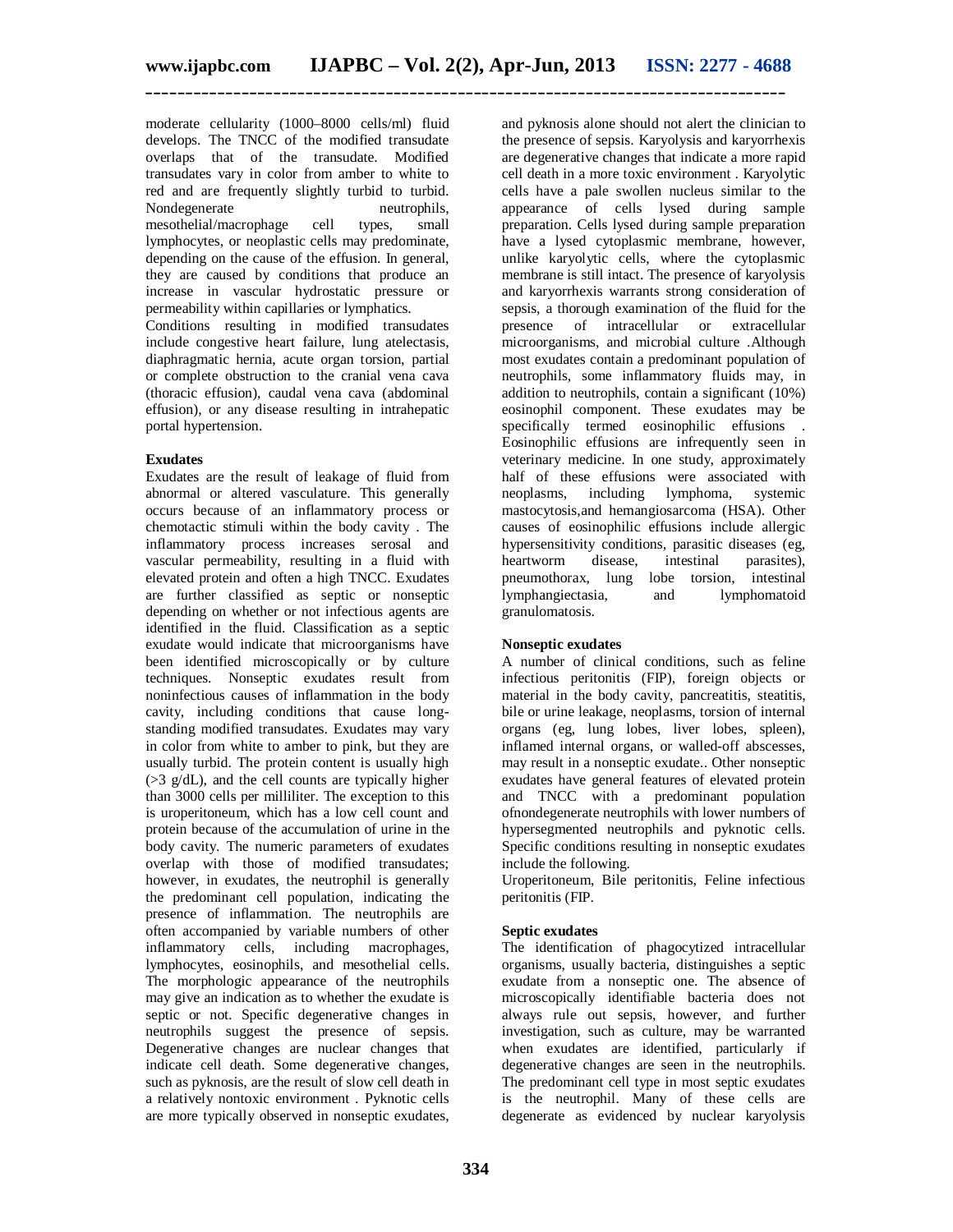(swollen pale nucleus) or karyorrhexis (nuclear fragmentation). Karyolytic neutrophils in an effusion warrant suspicion of sepsis, but definitive identification relies on the presence of intracellular organism. Extracellular bacteria may also be observed, but care must be taken to ensure that these organisms are not contaminants, normal flora, or present in used staining solutions. Numerous bacterial types have been associated with septic exudates in the dog and cat. Most septic exudates, particularly in the cat, involve anaerobes or facultative anaerobe. In general, identification of bacterial species and appropriate microbial therapy should be determined by culture techniques. The exception may be Actinomyces and Nocardia, which appear microscopically as characteristic long, filamentous, beaded rods along with the presence of ''sulfur granules,'' which are microcolonies of bacteria .Many septic exudates occur by introducing organisms into the body cavity via traumatic puncture wounds; bite wounds; perforation of the intestinal tract; migrating foreign bodies; ruptured pulmonary, hepatic, or prostatic abscesses; pyometra; pneumonia; or pleuritis. Most septic exudates involve bacterial sepsis; however, infections with Mycoplasma, rickettsial agents, fungal agents, and parasites may occur less frequently.

### **Hemorrhagic effusions**

Hemorrhagic effusions can result from ruptured vessels or alterations in vascular endothelial integrity that is normally maintained by the interaction of platelets and various clotting factors. Hemorrhagic effusions grossly and microscopically contain a certain amount of blood, and the PCV of the fluid should be at least 10% to 25% of the peripheral blood. These fluids must be distinguished from the iatrogenic blood distinguished from the contamination that might occur during any sampling procedure. Several factors may help in distinguishing between these two processes, but peracute hemorrhage occurring less than 45 cinomas, adeno carcinomas and rarely sarcomas have been diagnosed by cytologic evaluation of effusions.

minutes after sampling may be impossible to distinguish from iatrogenic contamination. One distinguishing factor is that platelets are usually not seen in hemorrhagic effusions present for more than 1 hour before sampling. Similarly, because of the rapid mechanical defibrination that occurs after extravagation, blood that is the result of hemorrhage into a body cavity does not clot, even in a clot tube. Additionally, true hemorrhagic effusions eventually contain reactive macrophages with phagocytized erythrocytes or intracytoplasmic hemosiderin and/or hematoidin. Conversely, iatrogenic contamination with peripheral blood during sampling contains platelets and usually clots after collection. There are no specific numeric values that define a hemorrhagic effusion; however, hemorrhagic fluid with leukocyte counts significantly higher than that seen in the peripheral blood should be considered inflammatory as well.

#### **Neoplastic effusions**

Neoplasia is a common cause of effusions in dogs and cats. In one report, 57% of pericardial effusions and 11% of peritoneal and pleural effusions in the dog were the result of neoplasia. In the same study, neoplastic effusions accounted for 37% of the pleural effusions in cats. Neoplastic processes occurring within the body cavities may result in various types of fluid accumulations, including modified transudates, exudates, and hemorrhagic effusions. In one study involving more than 400 peritoneal and pleural effusions in dogs and cats, even in the hands of experienced cytopathologists, cytologic evaluation for the detection of tumors had a sensitivity of 64% and 61% in dogs and cats, respectively (Hirschberger *et al*. 1999). Most effusions caused by tumors not exfoliating neoplastic cells are in the modified transudate range. However, most effusions caused by tumors that are exfoliating cells into the cavity and are secondarily inflamed are in the exudates<br>category. Lymphoma, mast cell tumor. category. Lymphoma, mast cell tumor, mesothelioma, and various car



**Hemangiosarcoma in a dog**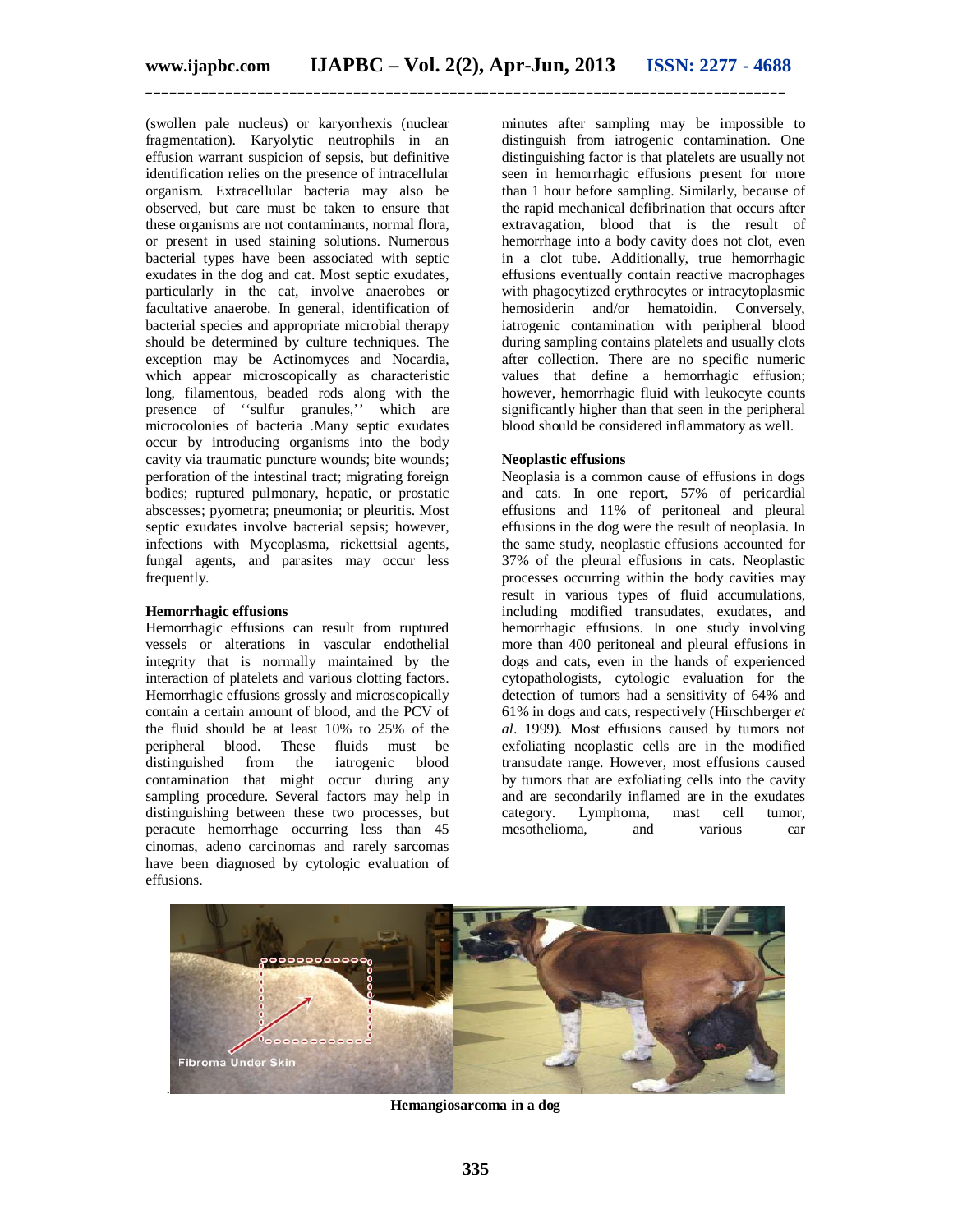

**Mast Cell Tumor (Neoplasia)**



#### **Complications of FNAC**

Complications are few and seldom serious. The incidence of major complications reported is well below 1% and generally in the range of 0.05% (Frable,1989). Serious complications include: needle track seeding, pneumothorax in animals with axillary masses, transient acute swelling, hematomas, and histological alterations. More<br>serious and sometimes life-threatening life-threatening complications may occur with aspiration of deep organs. In the chest, these include massive hemorrhage, air embolism, and tamponade. Risk factors to be considered that may influence the development of complications following FNA are patient'sage, presence of underlying disease, and bleeding disorders. Also exerting influence on the rate of complications are location, size, and the depth of the mass; needle size; number of passes andlevel of experience of the aspirator.

# **Benefits of FNAC**

• Cost effectiveness (simple and cheap)

- It has lower risk than surgical biopsy.
- It is readily repeatable and useful for multifocal lesions.
- Minimal physical and psychological discomfort for the patient.
- Rapid reporting and bedside diagnosis of neoplastic, hyperplastic, and inflammatory masses.
- Therapeutic procedure for the evacuation of cystic lesions.
- Permits the diagnosis of some benign conditions for which there is no need for surgery.
- It is a rapid means of confirmation of recurrence of previously treated malignancy without surgery (Vargas and Masood, 2003).

#### **Limitations**

 Sampling is scanty and histological architecture is lost thereby rendering impossible diagnosis based on histology.